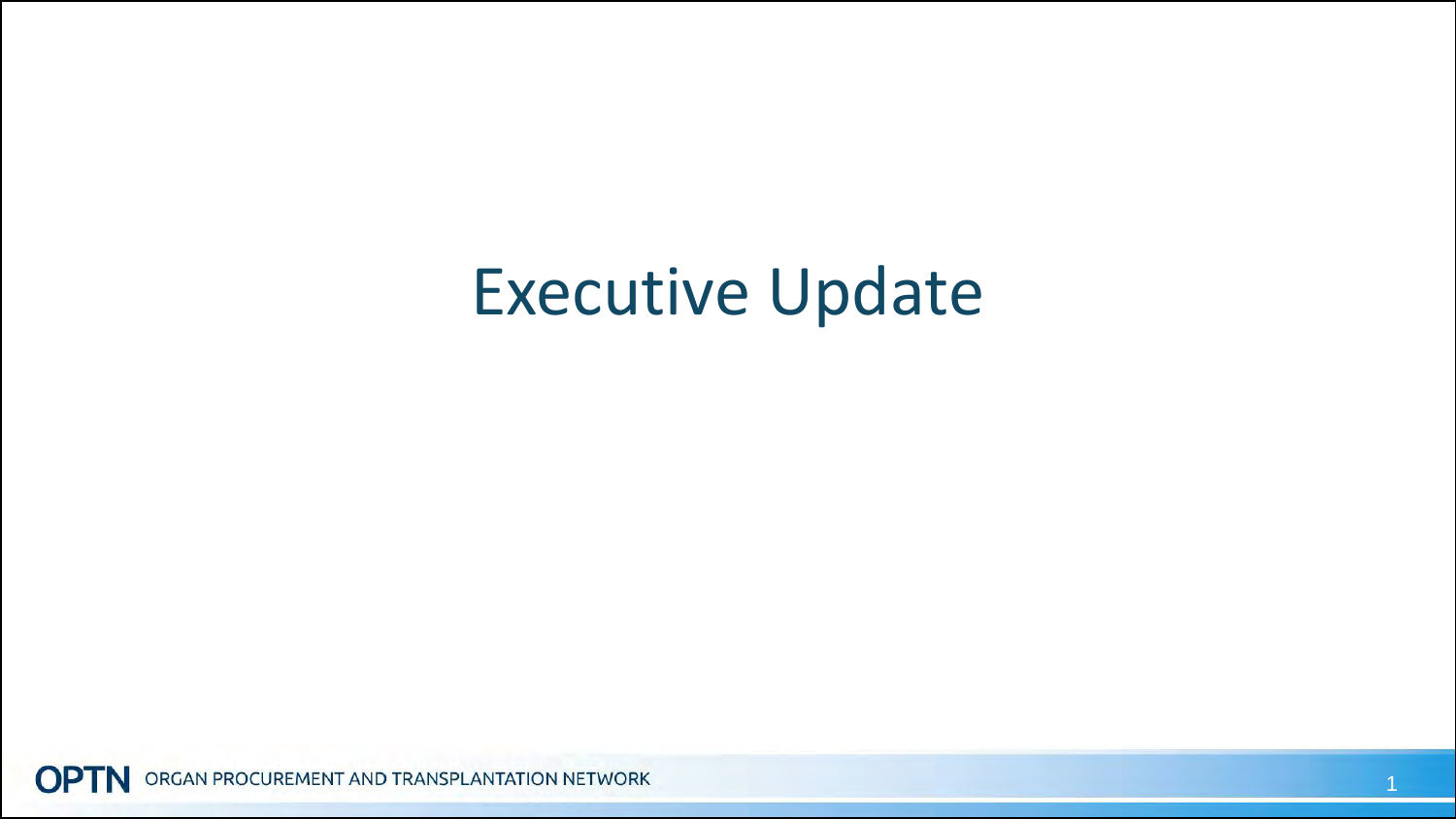#### COVID-19



**OPTN** ORGAN PROCUREMENT AND TRANSPLANTATION NETWORK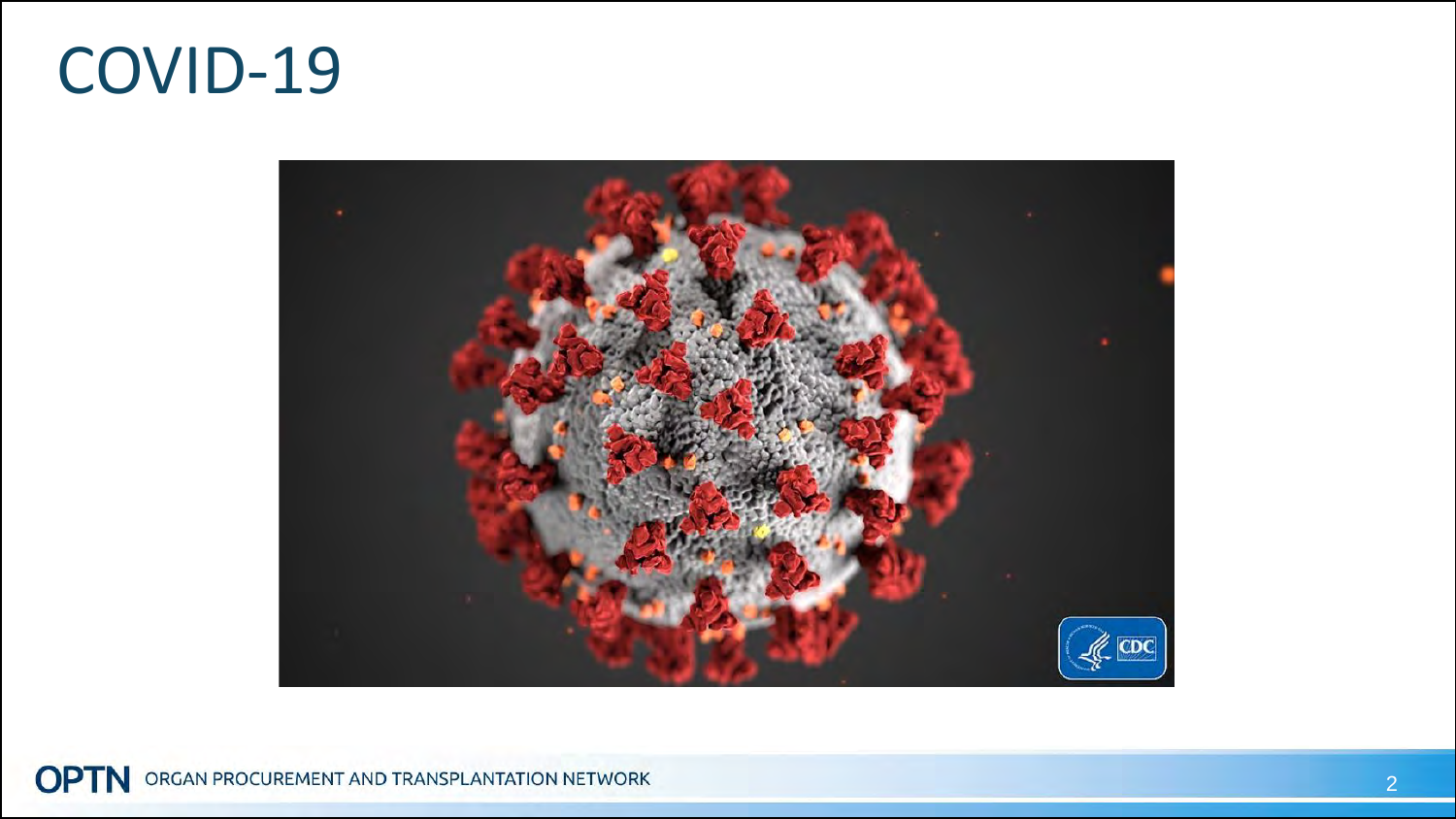## Donors by week



**OPTN** ORGAN PROCUREMENT AND TRANSPLANTATION NETWORK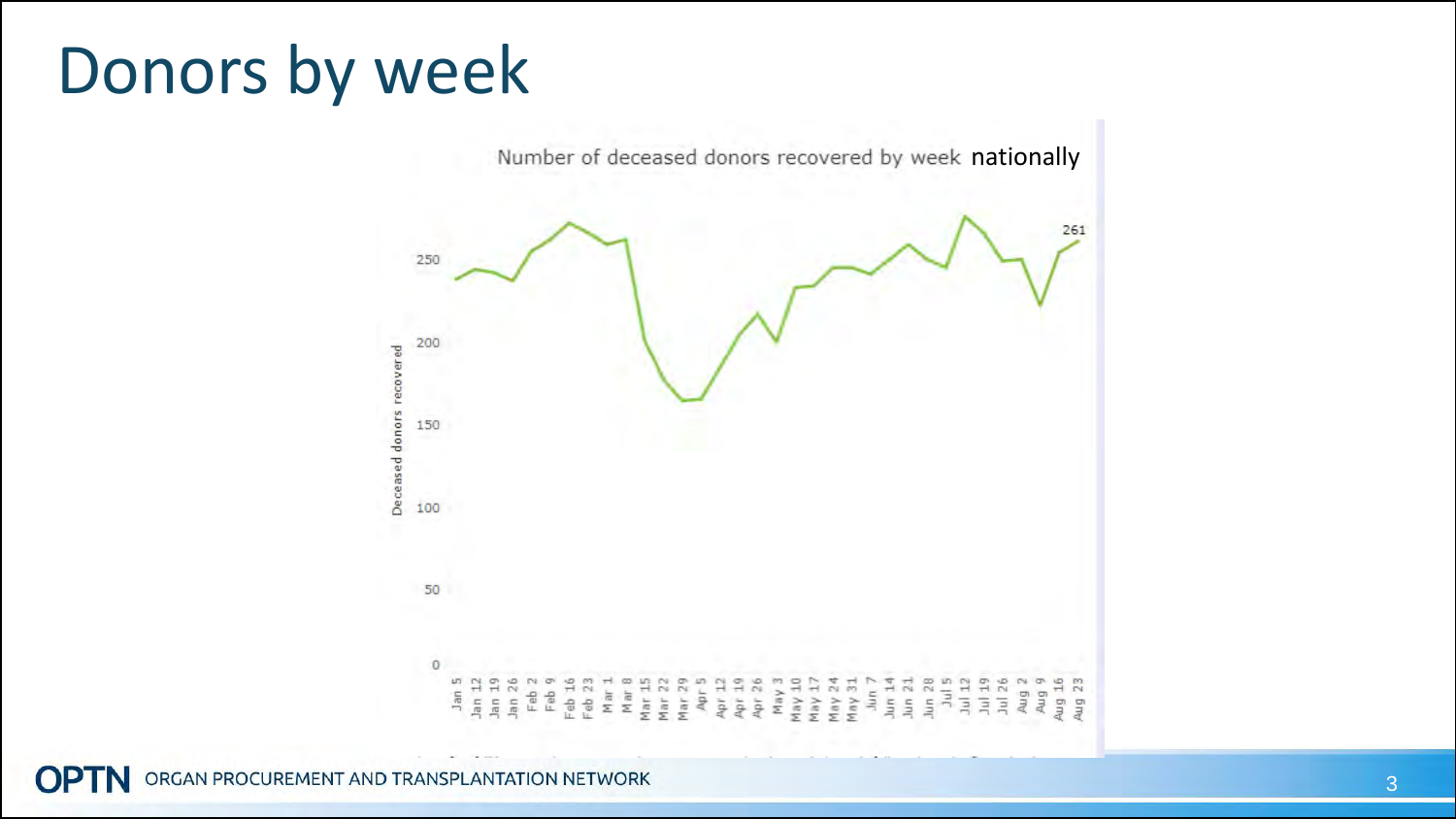# Weekly transplants by organ

Deceased donor transplants performed nationally by week and organ type



ORGAN PROCUREMENT AND TRANSPLANTATION NETWORK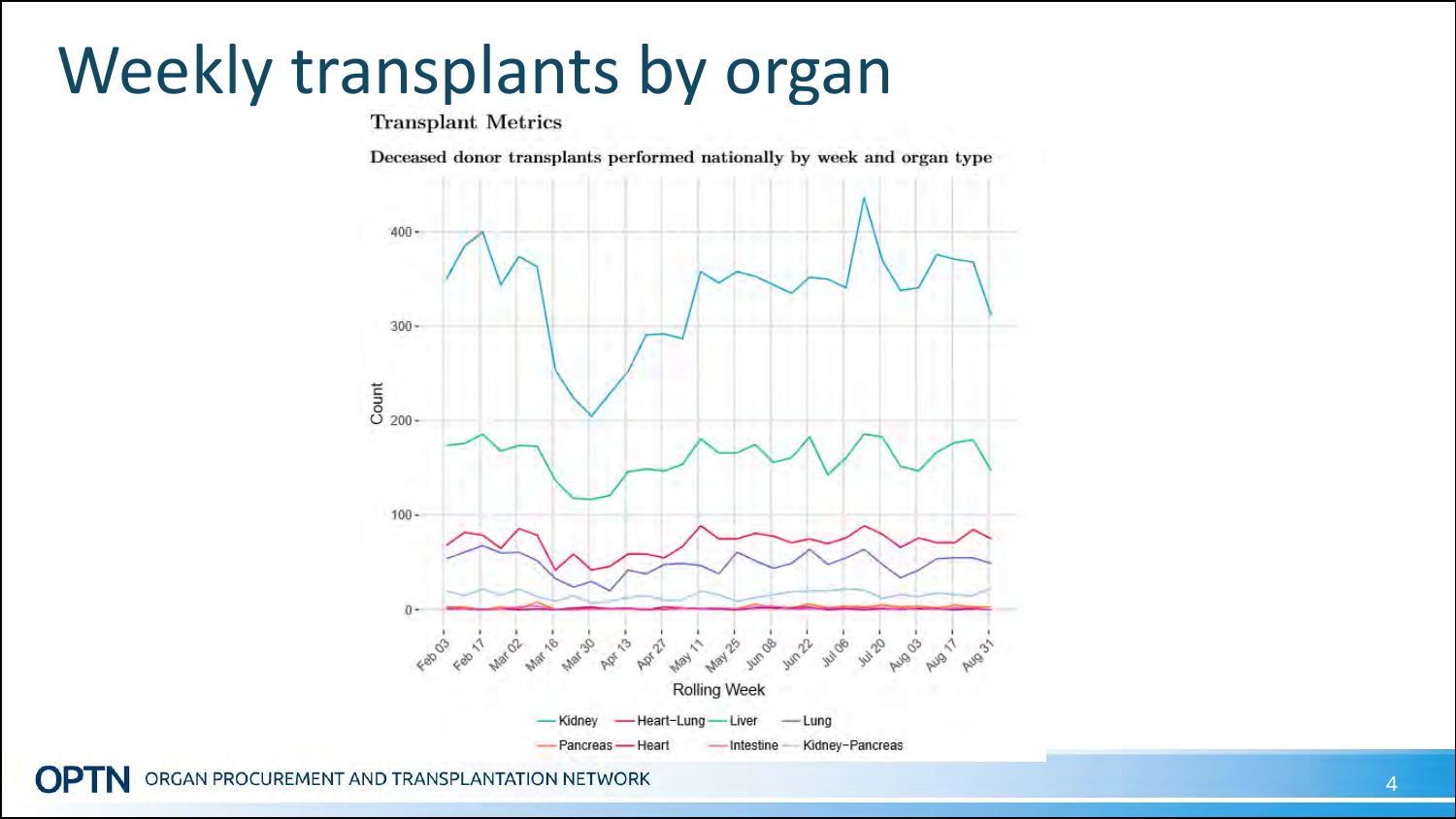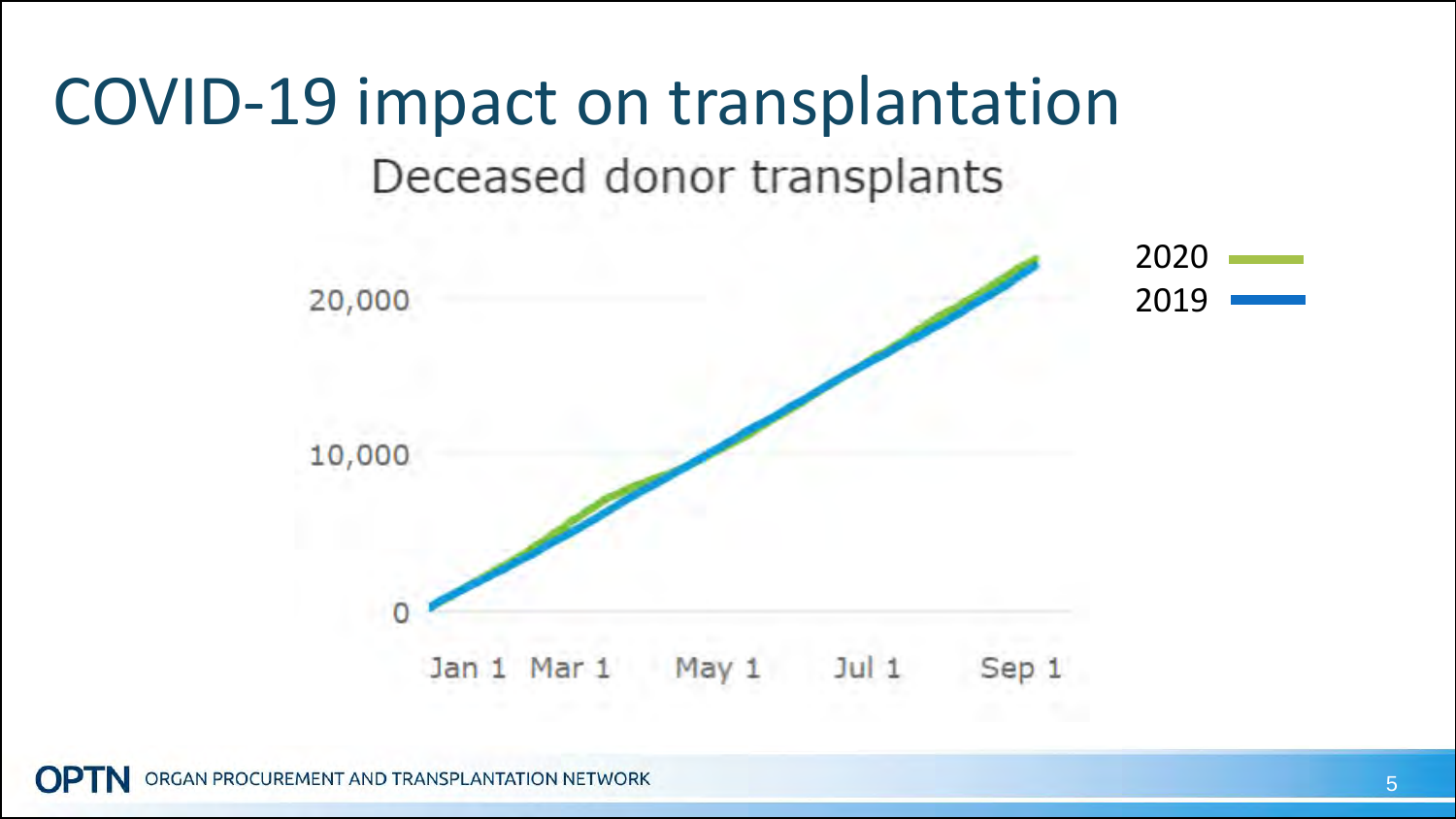### Waitlist changes



ORGAN PROCUREMENT AND TRANSPLANTATION NETWORK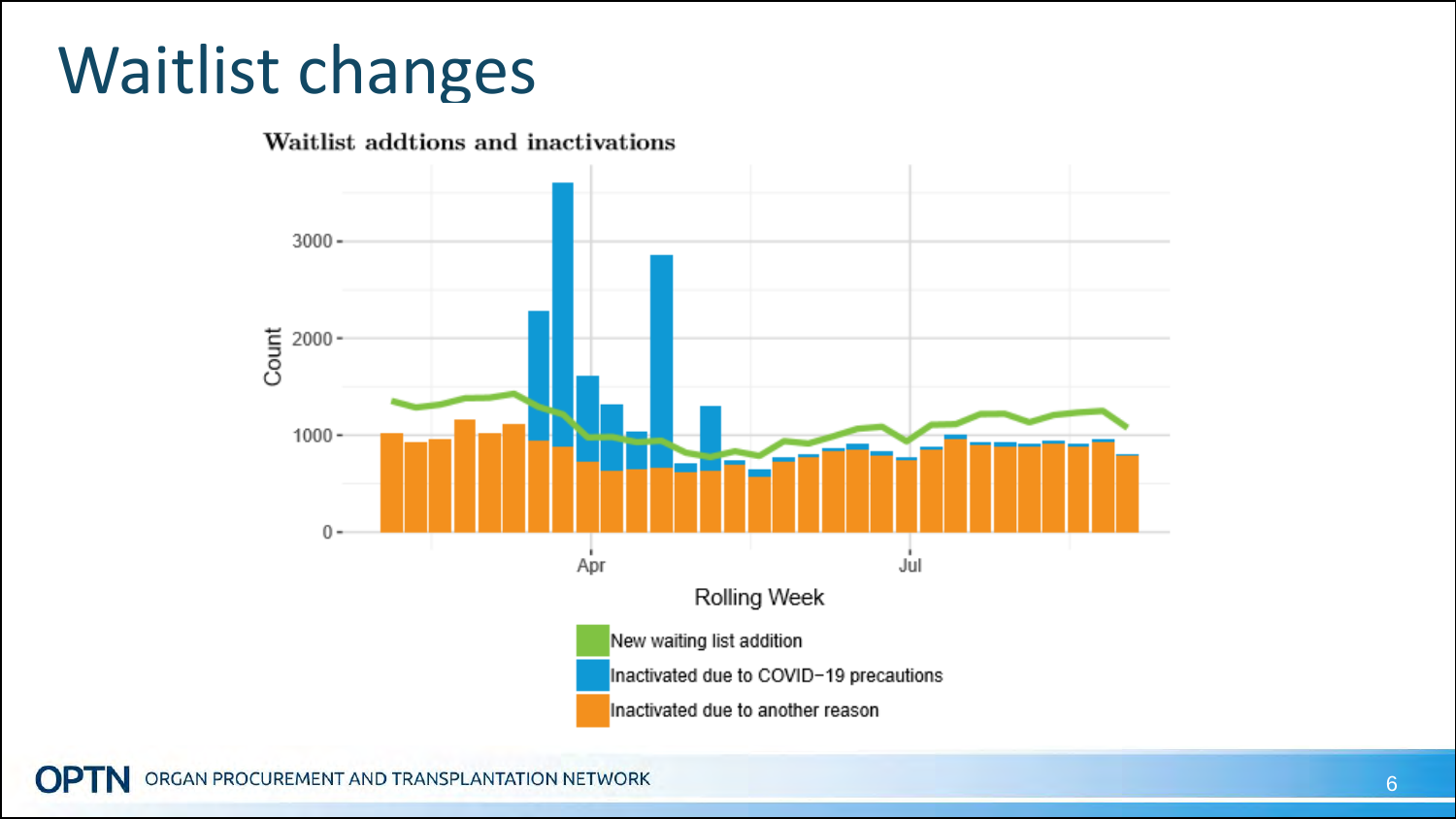### Action 4

|              | N Recovered Donors | Results Reported In DonorNet |                   |                    |                    |
|--------------|--------------------|------------------------------|-------------------|--------------------|--------------------|
| Week of      |                    | Field                        | <b>Text</b>       | <b>Attachments</b> | Any                |
| <b>Total</b> | 4690               | 3601 (76.8%)                 | 2831 (60.4%)      | 4552 (97.1%)       | 4687 (99.9%)       |
| Apr 21 2020  | 209                | $130(62.2\%)$                | $153(73.2\%)$     | $205(98.1\%)$      | 209 (100.0%)       |
| Apr 28 2020  | 210                | 163(77.6%)                   | 158 (75.2%)       | 203 (96.7%)        | $210(100.0\%)$     |
| May 05 2020  | 201                | $148(73.6\%)$                | $135(67.2\%)$     | $(97.0\%)$<br>195  | $(100.0\%)$<br>201 |
| May 12 2020  | 245                | $180(73.5\%)$                | $(60.0\%)$<br>147 | $(96.7\%)$<br>237  | 245 (100.0%)       |
| May 19 2020  | 230                | 154 (67.0%)                  | $155(67.4\%)$     | 223 (97.0%)        | 230 (100.0%)       |
| May 26 2020  | 244                | 173 (70.9%)                  | 144 (59.0%)       | $(97.1\%)$<br>237  | 244 (100.0%)       |
| Jun 02 2020  | 258                | $196(76.0\%)$                | $156(60.5\%)$     | $(96.5\%)$<br>249  | 258 (100.0%)       |
| Jun 09 2020  | 235                | $162(68.9\%)$                | 151 (64.3%)       | $(95.7\%)$<br>225  | 235 (100.0%)       |
| Jun 16 2020  | 248                | $189(76.2\%)$                | 155(62.5%)        | 244 (98.4%)        | 248 (100.0%)       |
| Jun 23 2020  | 263                | 190 (72.2%)                  | 162(61.6%)        | 253 (96.2%)        | 263 (100.0%)       |
| Jun 30 2020  | 237                | $175(73.8\%)$                | $135(57.0\%)$     | 231 (97.5%)        | 237 (100.0%)       |
| Jul 07 2020  | 239                | 184 (77.0%)                  | 138 (57.7%)       | $(96.7\%)$<br>231  | $(100.0\%)$<br>239 |
| Jul 14 2020  | 284                | $212(74.6\%)$                | 153 (53.9%)       | 279 (98.2%)        | 284 (100.0%)       |
| Jul 21 2020  | 285                | 222 (77.9%)                  | $162(56.8\%)$     | 278 (97.5%)        | 285 (100.0%)       |
| Jul 28 2020  | 229                | $184(80.3\%)$                | $130(56.8\%)$     | 224 (97.8%)        | 229 (100.0%)       |
| Aug 04 2020  | 247                | 209 (84.6%)                  | $139(56.3\%)$     | 239 (96.8%)        | $(100.0\%)$<br>247 |
| Aug 11 2020  | 241                | $208(86.3\%)$                | $134(55.6\%)$     | $(98.3\%)$<br>237  | $(99.6\%)$<br>240  |
| Aug 18 2020  | 250                | 218 (87.2%)                  | 142 (56.8%)       | 238 (95.2%)        | $(99.6\%)$<br>249  |
| Aug 25 2020  | 253                | $228(90.1\%)$                | 139 (54.9%)       | 243 (96.0%)        | $252(99.6\%)$      |
| Sep 01 2020  | 82                 | 76 (92.7%)                   | 43 $(52.4\%)$     | $81(98.8\%)$       | $82(100.0\%)$      |

**OPTN** ORGAN PROCUREMENT AND TRANSPLANTATION NETWORK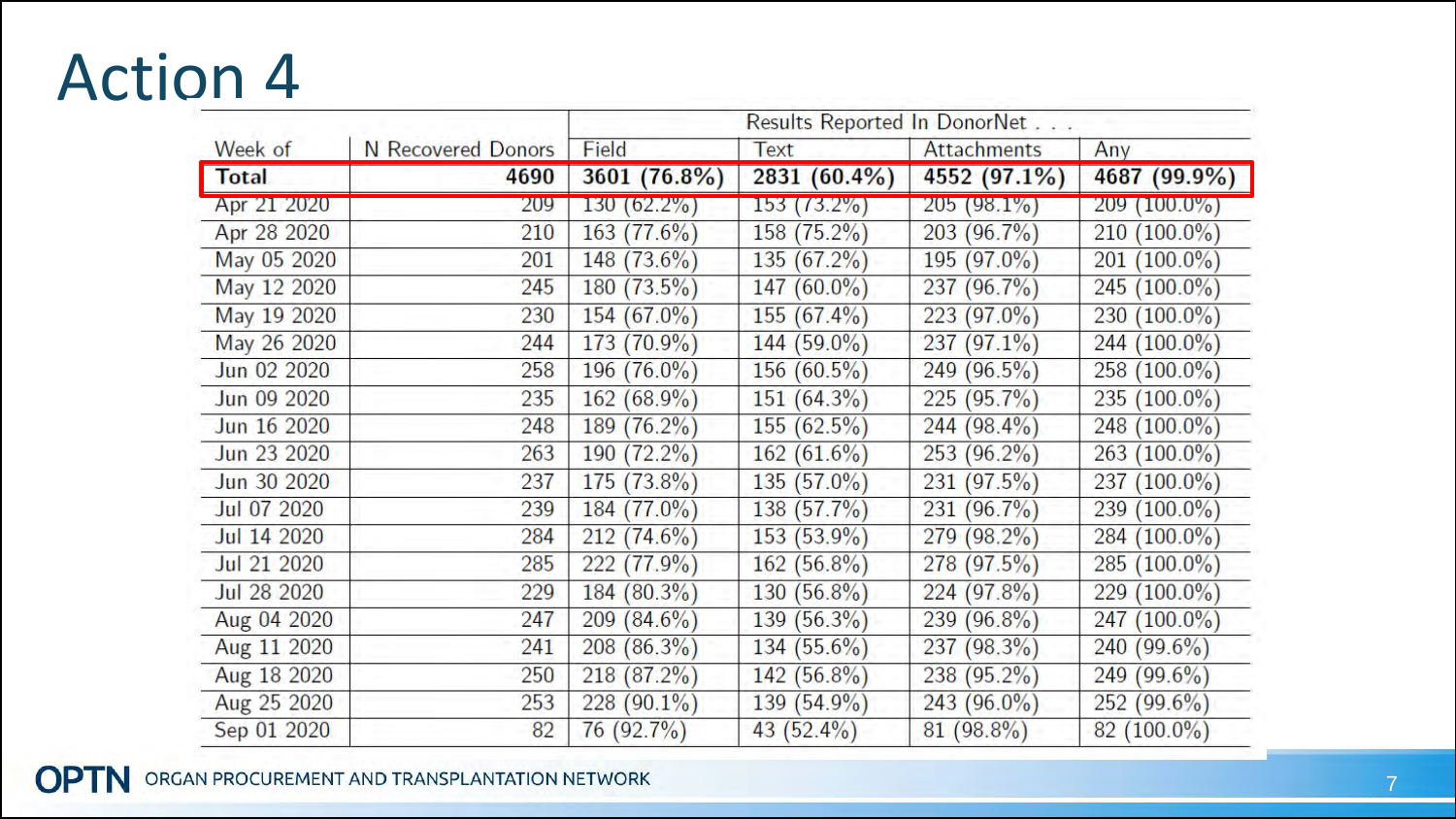## Emergency policy actions

#### **Updates to Candidate Data during 2020 COVID-19 Emergency**

 Allows transplant programs to use the most recently submitted clinical data for a candidate to maintain their current allocation priority

#### **Relax Data Submission Requirements**

 Relaxes requirements for follow-up form submission so recipients and living donors do not need to visit to health care facilities for labs taken for the purpose of submitting post-transplant data

#### **Applications for Modifications of Kidney Waiting Time**

Intended to prevent potential non-dialysis candidates who meet creatinine clearance or GFR criteria required for WL from being disadvantaged due to inability to obtain additional required testing

#### **Incorporation of COVID-19 testing in DonorNet<sup>®</sup>**

Added optional data fields in DonorNet® to communicate testing for COVID-19.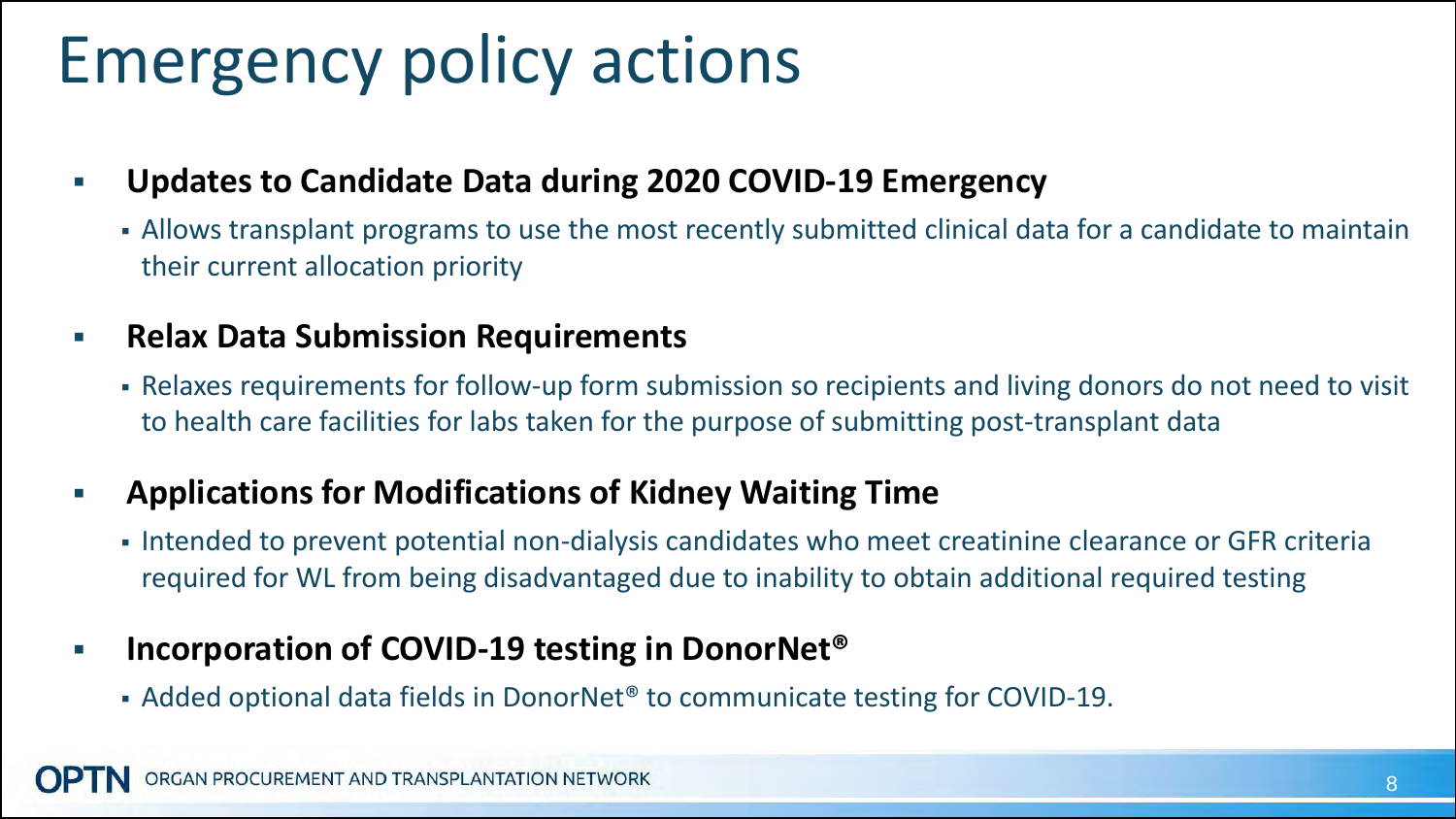### MPSC outcomes reviews

■ SRTR will not be calculating or reporting outcomes for donors or transplants done after March 12, 2020



Medical College of Virginia Hospitals Center Code: VAMC

Fransplant Program (Organ): Kidney Release Date: August 4, 2020 Based on Data Available: May 31, 2020 SRTR Program-Specific Report Feedback?: SRTR@SRTR.org 1.877.970.SRTR (7787) http://www.srtr.org

#### A. Program Summary

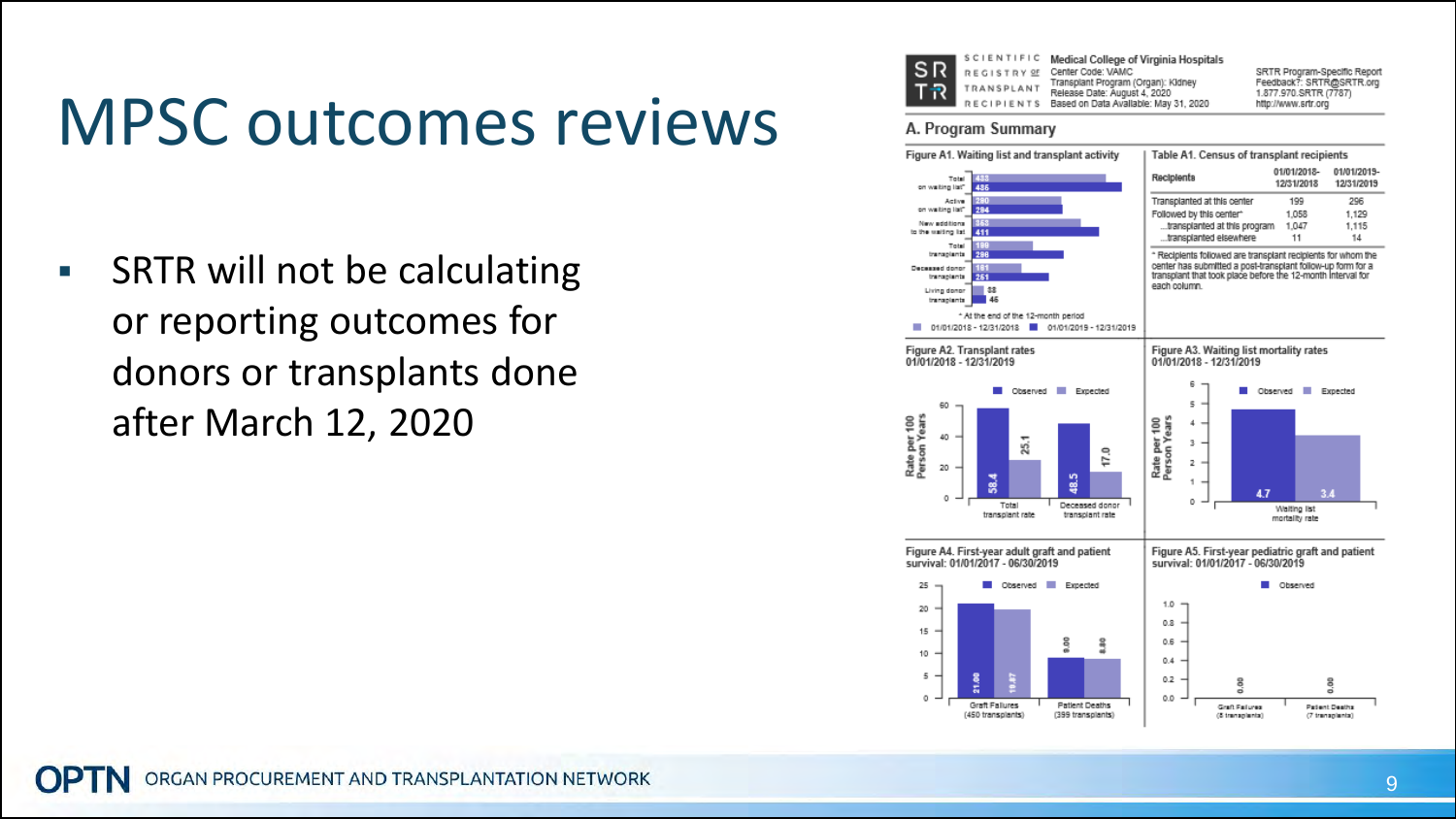## Monitoring Updates – Site Surveys

- In response to the COVID-19 pandemic, UNOS staff ceased traveling to conduct on-site surveys on March 10, 2020
- Recognizing the increased burden COVID-19 has placed on many OPTN members, members may request a postponement of both on-site or desk surveys.
- Since March 10<sup>th</sup> UNOS has conducted 34 virtual site surveys
	- Chart reviews still occur utilizing secure file transfer protocols
	- Interviews with video options using virtual meeting platforms.
	- Education on OPTN resources and policies.
- Site Surveys will remain virtual until it is safe for you and for UNOS staff to conduct them in person
- MQFeedback@unos.org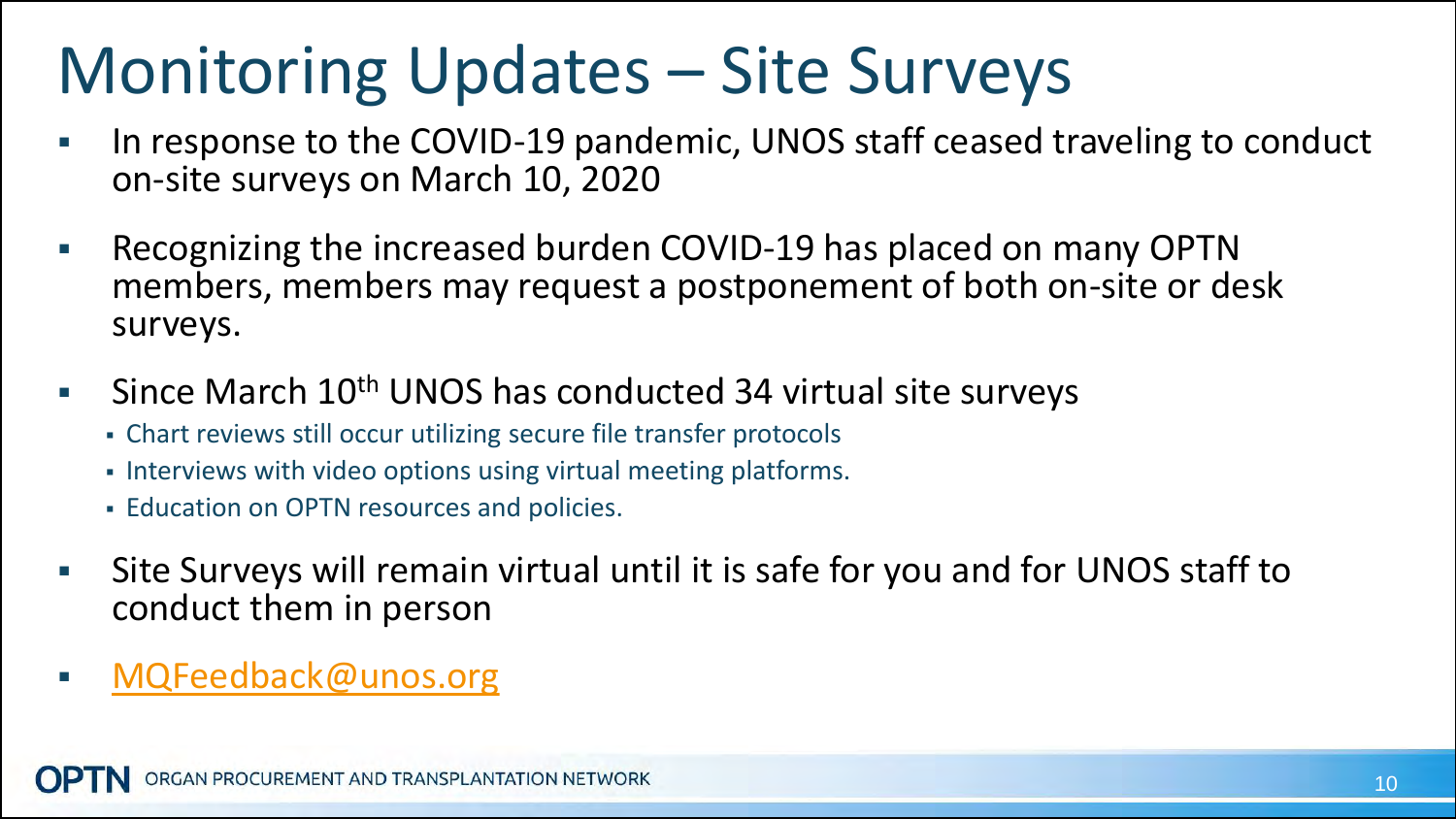#### **COVID-19: Organ Donation and Transplant Town Hall International Webinar #3**

Organ transplant organizations convened for a third town-hall style webinar to discuss the impact of COVID-19 on organ donation and transplant.

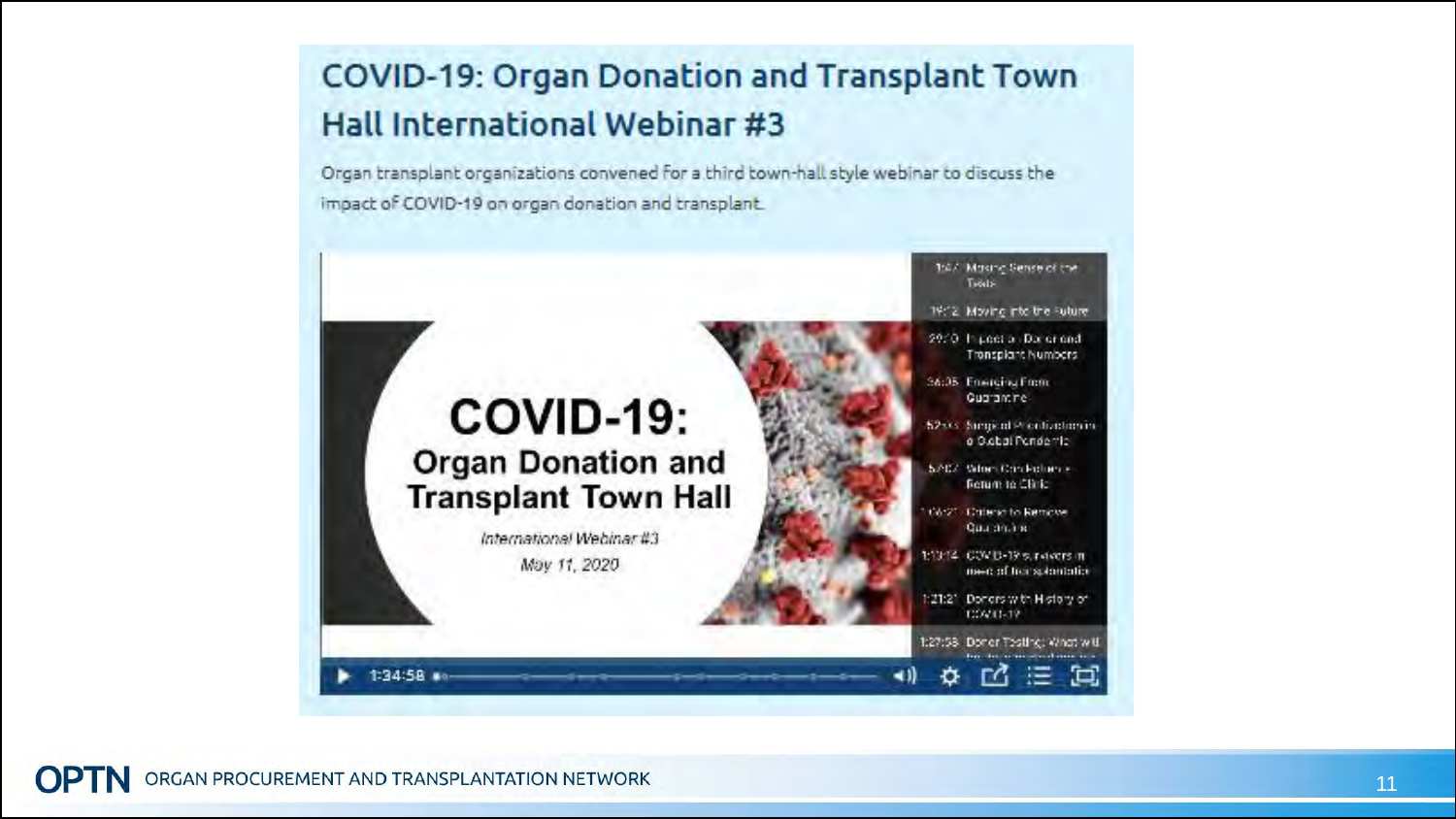### optn.transplant.hrsa.gov/covid-19

Organ Procurement and Transplantation Network

#### COVID-19

Home // COVID-19

#### On this page:

**Operational actions** 

Collaborative project

Temporary inactivation

New reporting options

COVID-19 testing in DonorNet<sup>®</sup>

Patient safety events

Member monitoring

SRTR data review

Organ offer refusal codes

Data requirements

The Health Resources and Services Administration (HRSA) Division of Transplantation (DoT) is monitoring the impact of the coronavirus (COVID-19) public health emergency on organ procurement and transplantation.

Common questions and answers on organ donation and transplantation are here.

The OPTN Organ Center continues its usual functions and can assist transplant hospitals and organ procurement organizations as needed with organ placement or management of key donor or candidate data, in order to provide continuity of essential services.

If you are a transplant candidate and you have been told your transplant program is temporarily changing its usual arrangements, your program is your best contact for information regarding their facility status, appointment scheduling, and availability of critical services. If you need information or assistance in the event of a long-term disruption, contact the toll-free OPTN Patient Services line,  $(888) 894 - 6361.$ 

#### Q&A for transplant patients and caregivers

**Additional resources** 

#### **Operational actions**

The OPTN Executive Committee, on behalf of the OPTN Board of Directors, has taken a number of actions to help members document COVID-19 issues affecting organ donation and transplantation and to help members focus needed resources in the short term on essential clinical services.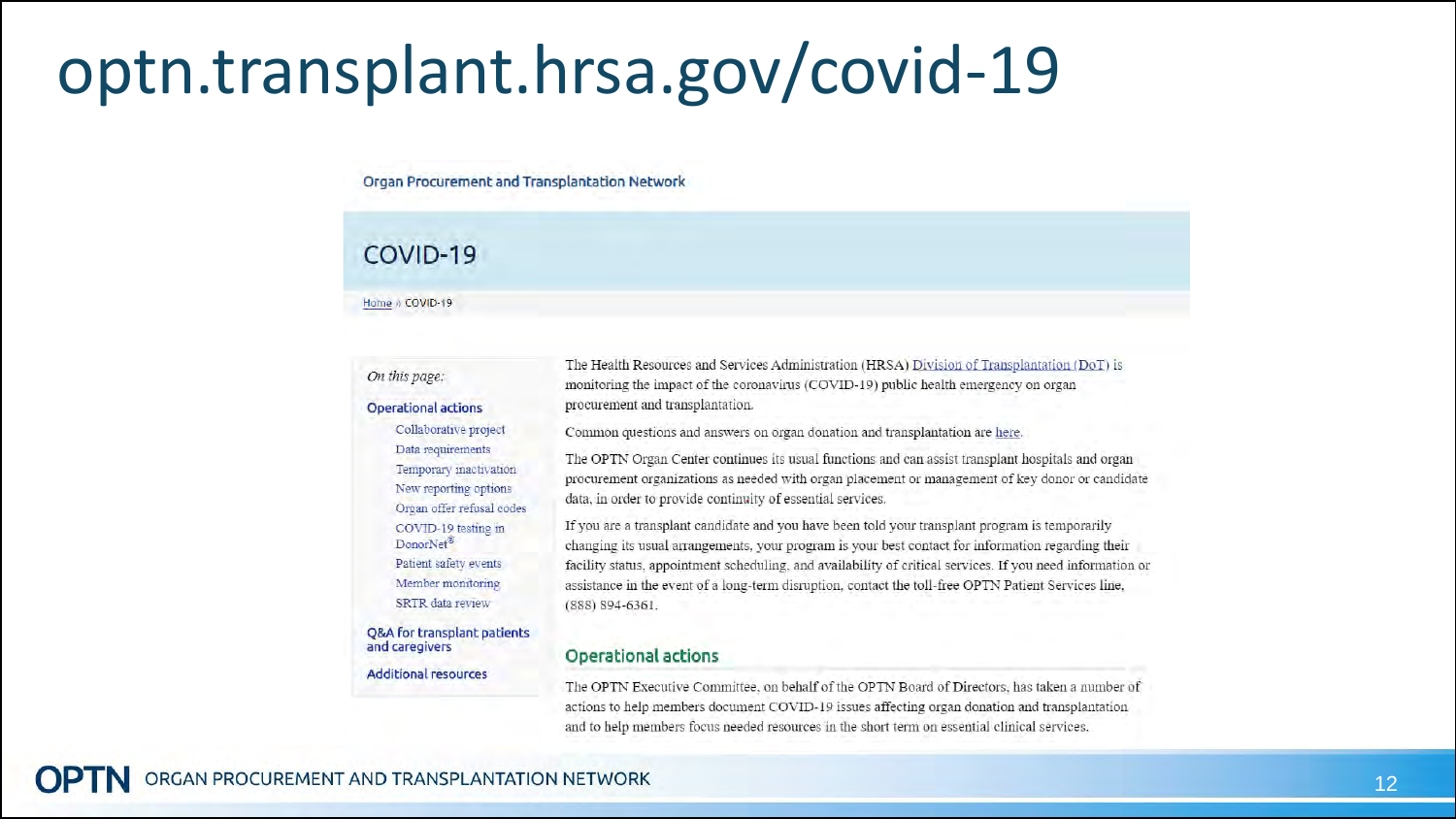## Updates on DSA removal

- **EXA)** Liver, intestine circles implemented on February 4
	- Early data suggests increase in higher MELD transplants, increase in travel distance
	- COVID emergence only one month into new policy confounds evaluation data
	- Liver Committee monitoring data
- VCA removed regions June 2020
- Kidney, pancreas policy on schedule for December implementation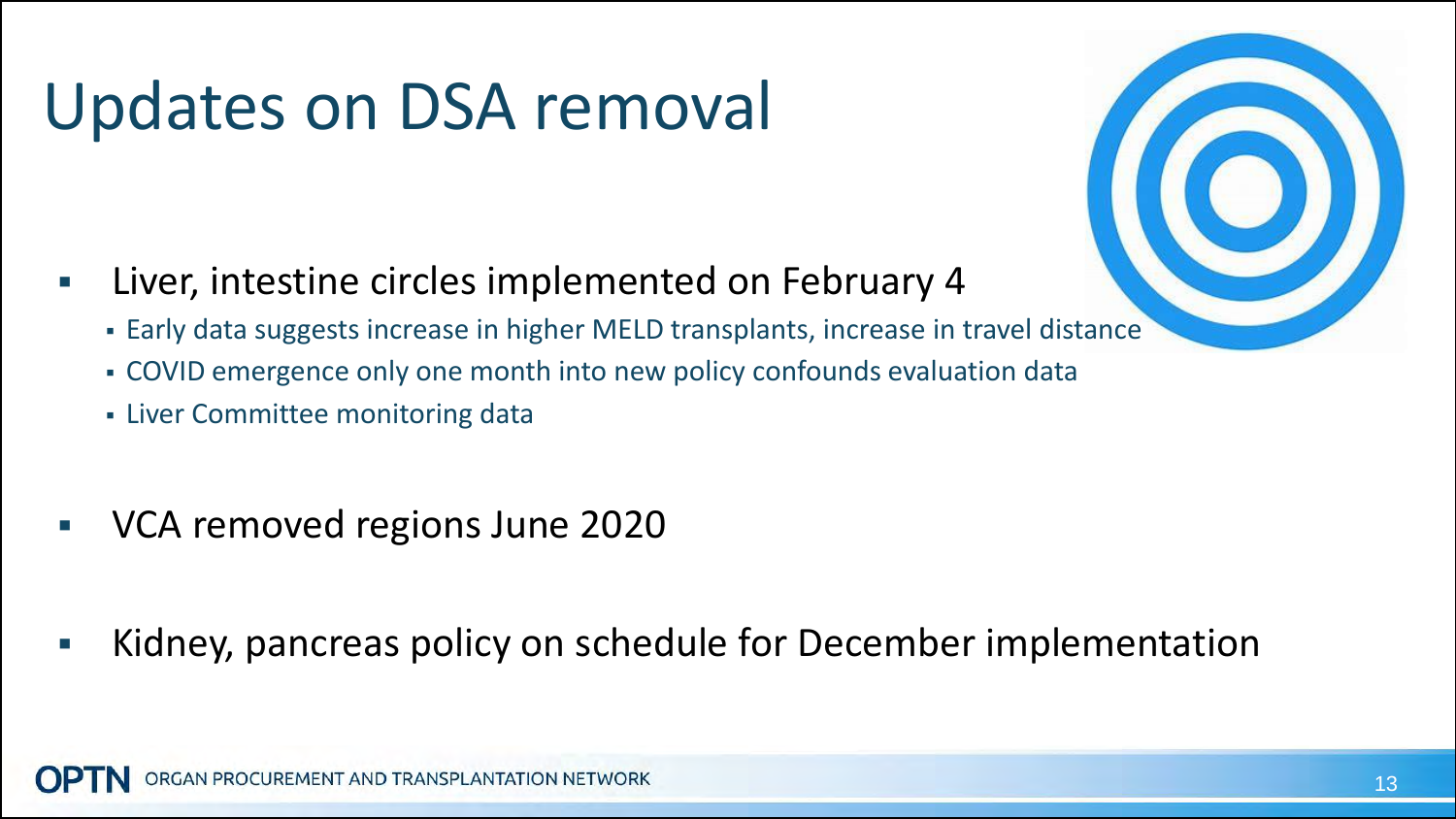## Pediatric Bylaws Implementation Update

Thank you to everyone who submitted by the deadline

| <b>Application Status</b>            | <b>Total</b> | %   |
|--------------------------------------|--------------|-----|
| <b>Applications Received</b>         | 278          |     |
| Under MPSC review                    | 6            | 2%  |
| <b>Ready for Board</b>               | 177          | 64% |
| Awaiting more info from applicant 65 |              | 23% |

- For the 65 applicants missing information, time is of the essence!!
	- The Board will act only on applications that have completed the MPSC review process.
- [OPTN Website: Pediatric Implementation Toolkit](https://optn.transplant.hrsa.gov/resources/pediatric-transplant/)
- MembershipRequests@unos.org